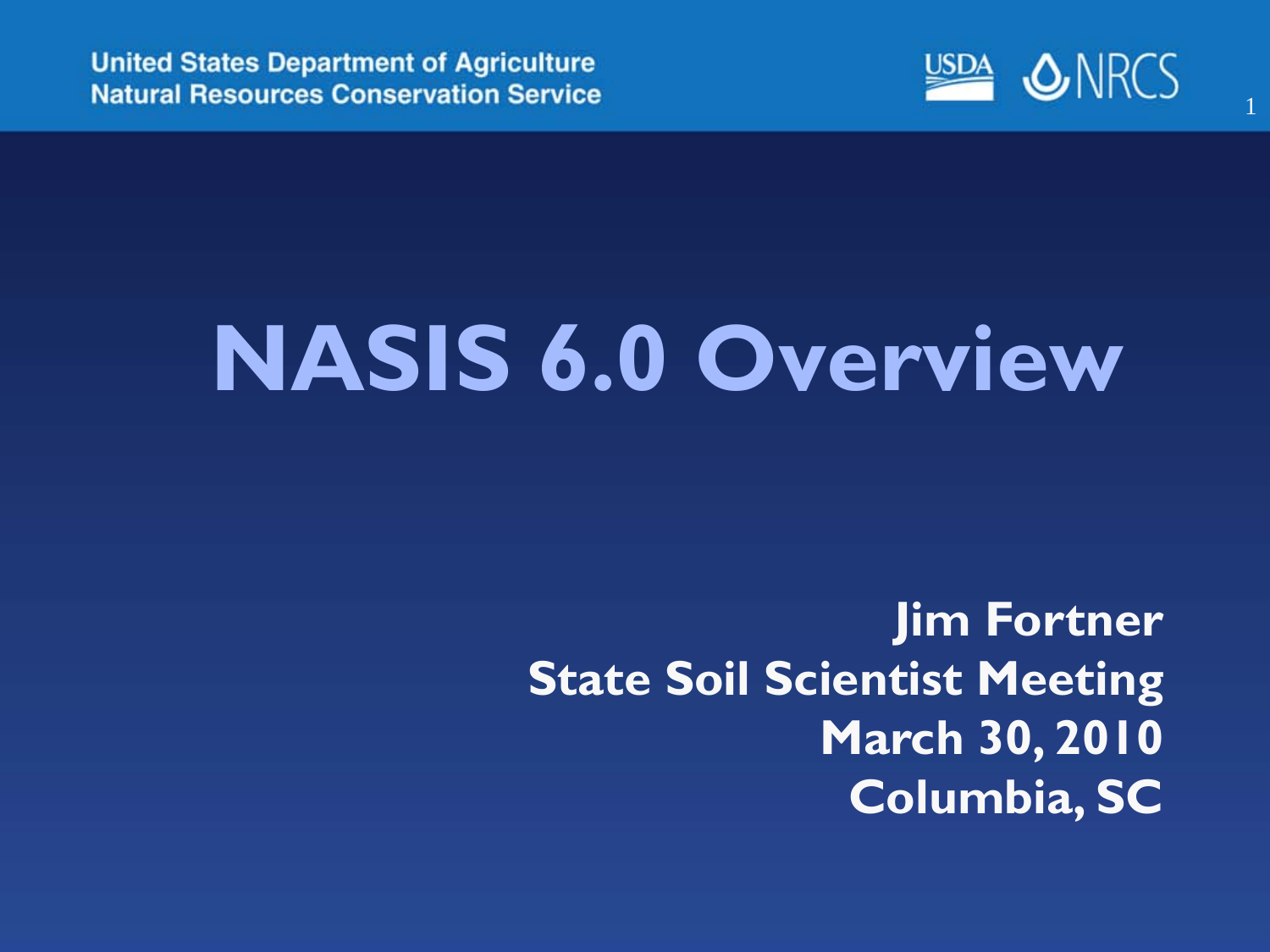

#### **Released** – finally!

- NASIS 6 came online March 15
- Staging Server/SDW online April 5-6
- SDM Report Manager this week ?
- SDV Rule Manager online April ??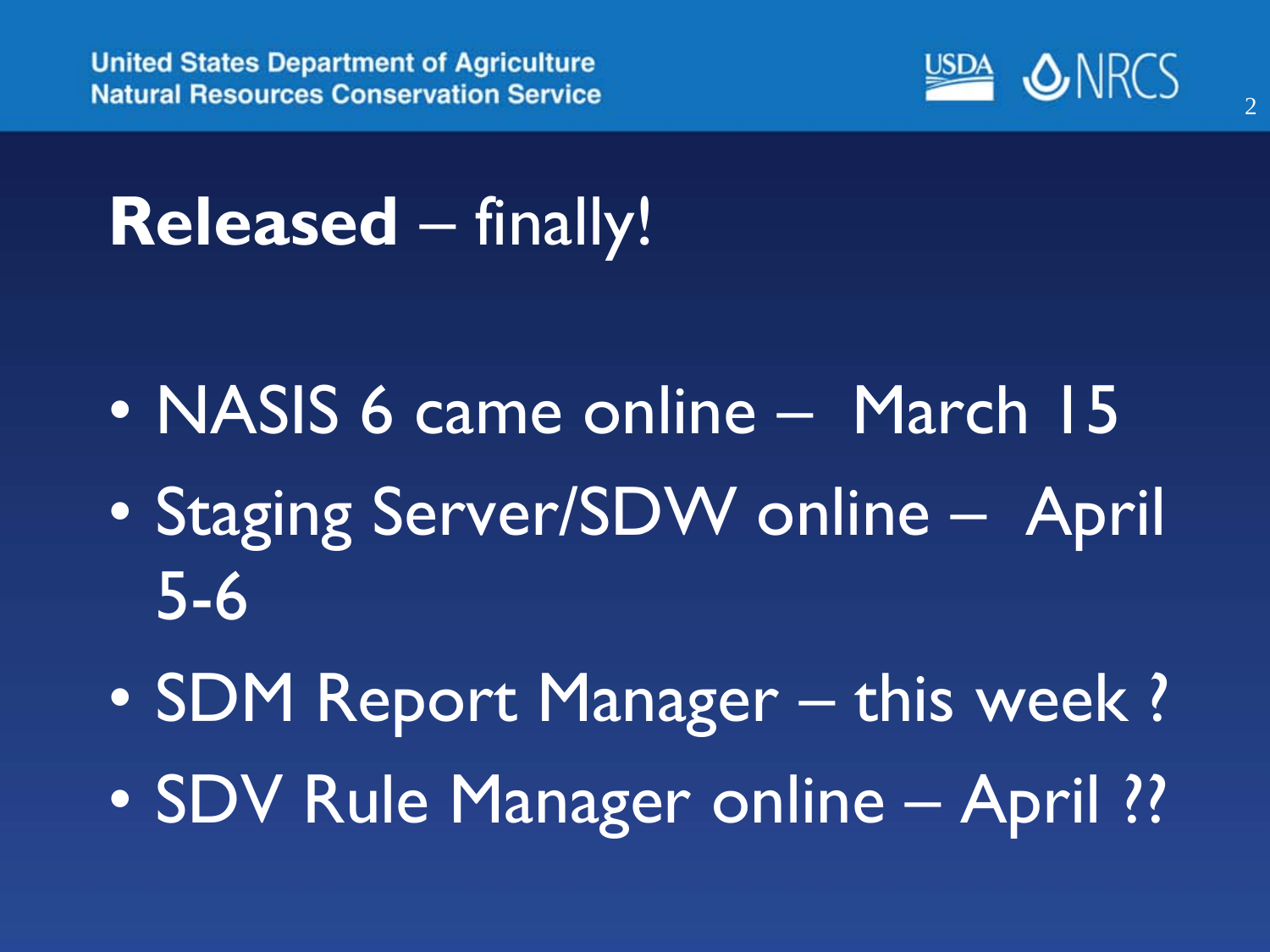

#### **Release – CCE computers**

- NASIS client and SQL Server Express 2005 pushed to user computers
	- as of 3/25, 733 successful
	- Push cancelled 3/29
- ITS can manually install software for missed computers
	- Posted on ITS Team Services webpage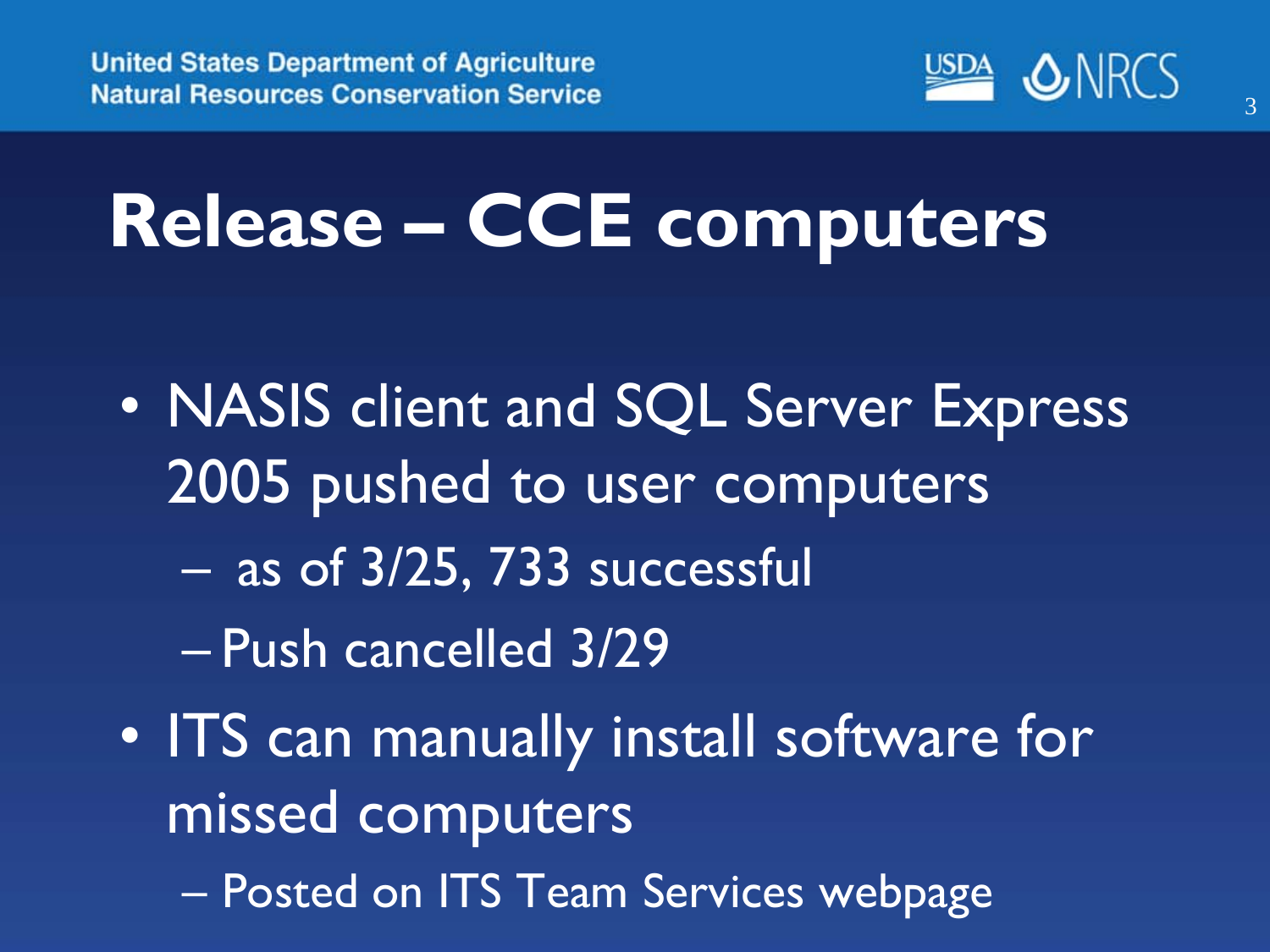

#### **Release – Non-CCE users**

- Download NASIS client install package and install instructions <http://soils.usda.gov/technical/nasis/downloads/index.html>
- Download free SQL Server Express 2005 software from Microsoft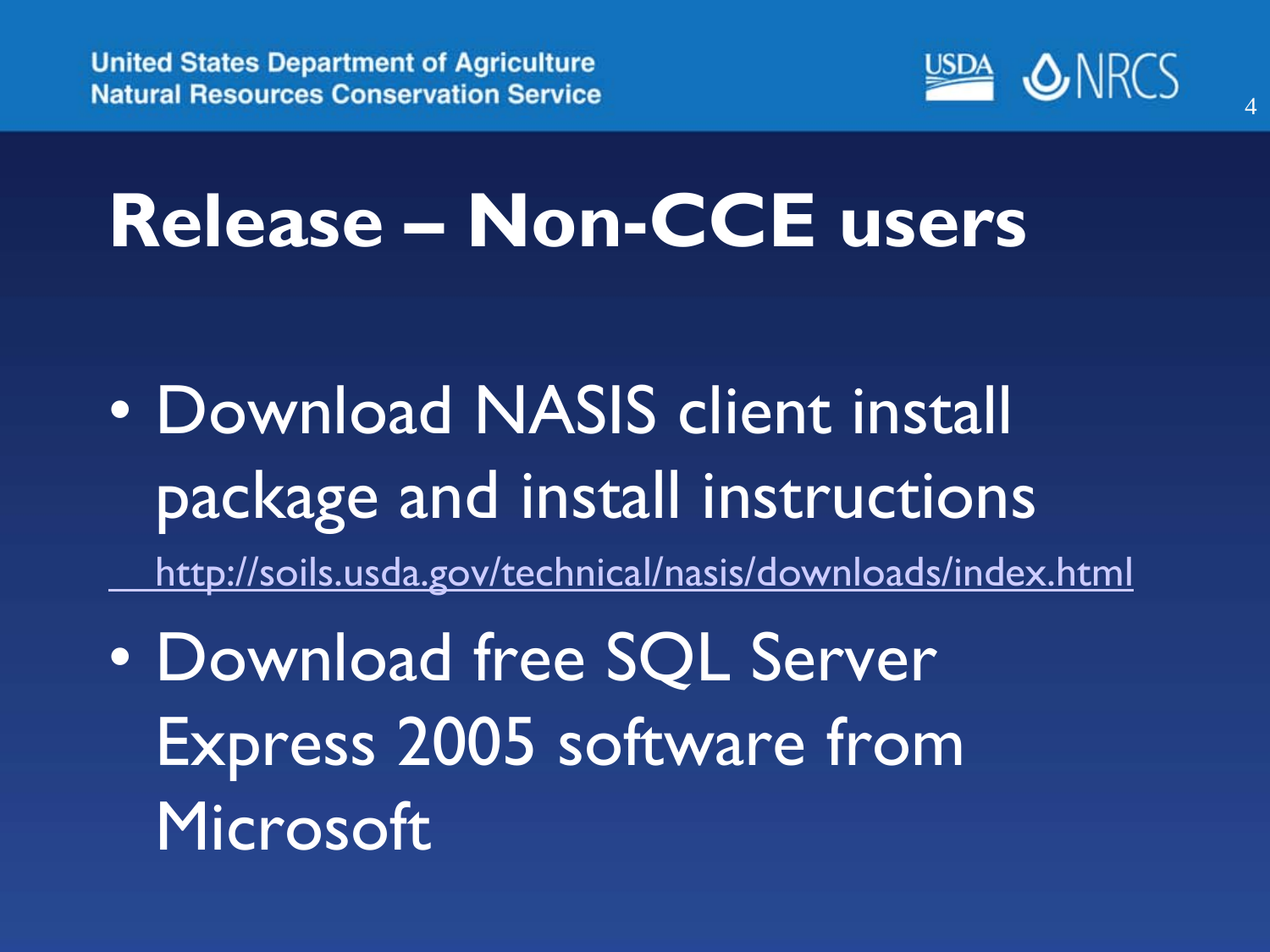**United States Department of Agriculture Natural Resources Conservation Service** 



**Major Changes**

- NASIS 6 is a client-server arrangement
	- –National database and application on central server in Kansas City Data **Center**
	- Local database and application on local (client) computer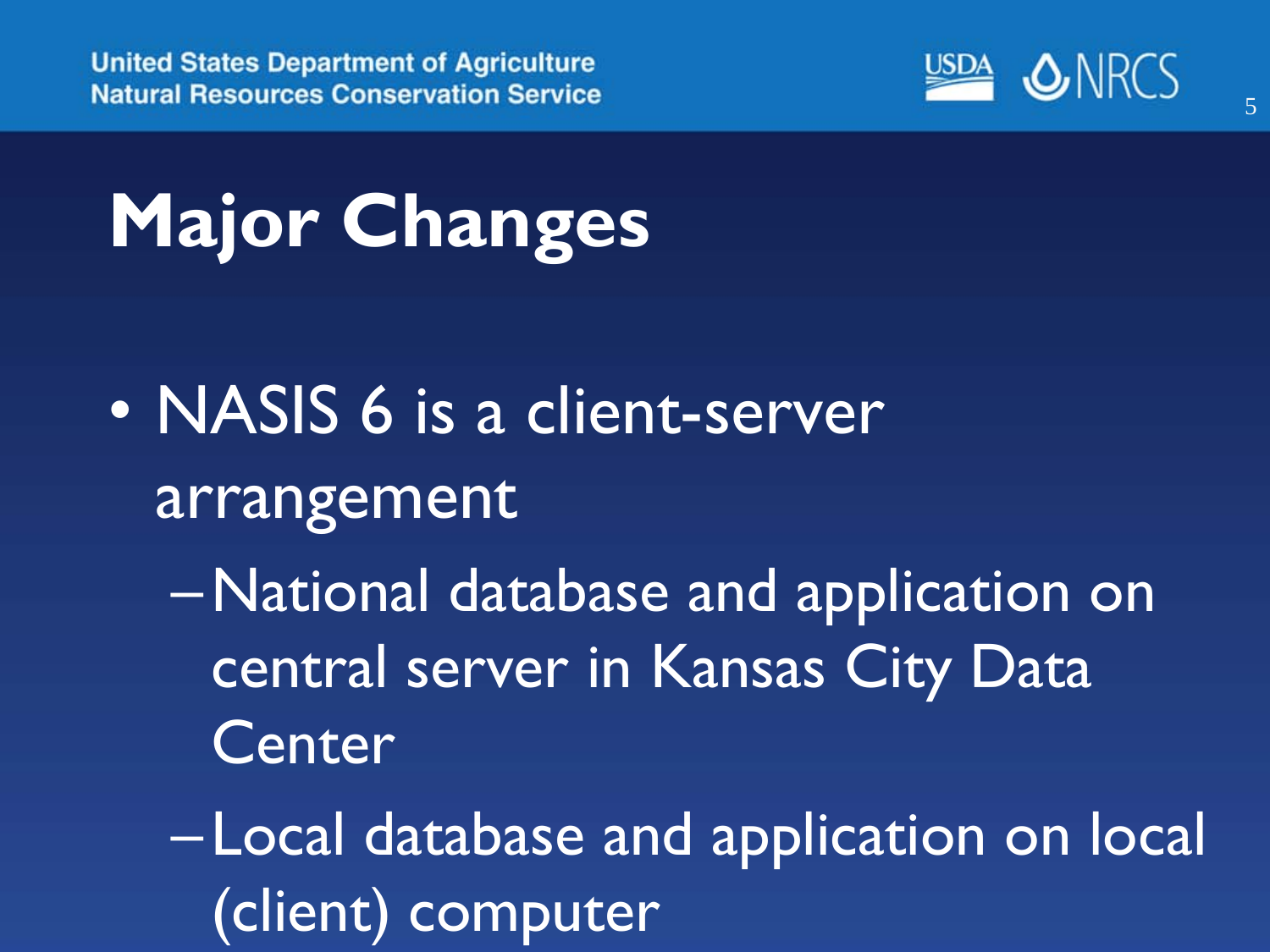

## **Major Changes**

• Totally new user interface –Resembles MS Outlook –Table grid resembles MS Access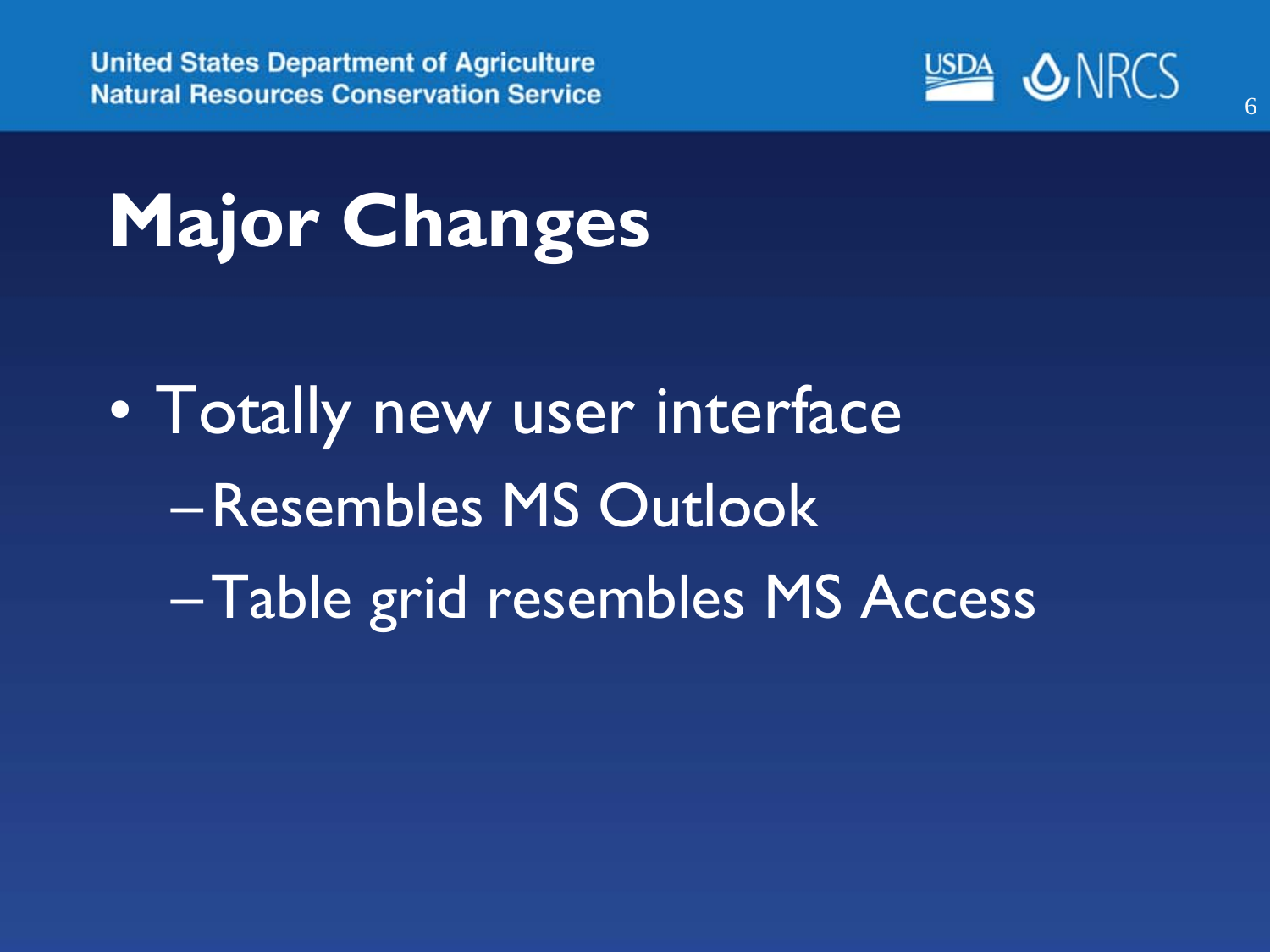

- Queries and reports can be run against either local or national db
	- –Query national db to download data to local db
	- –Query local db to pull data into selected set for editing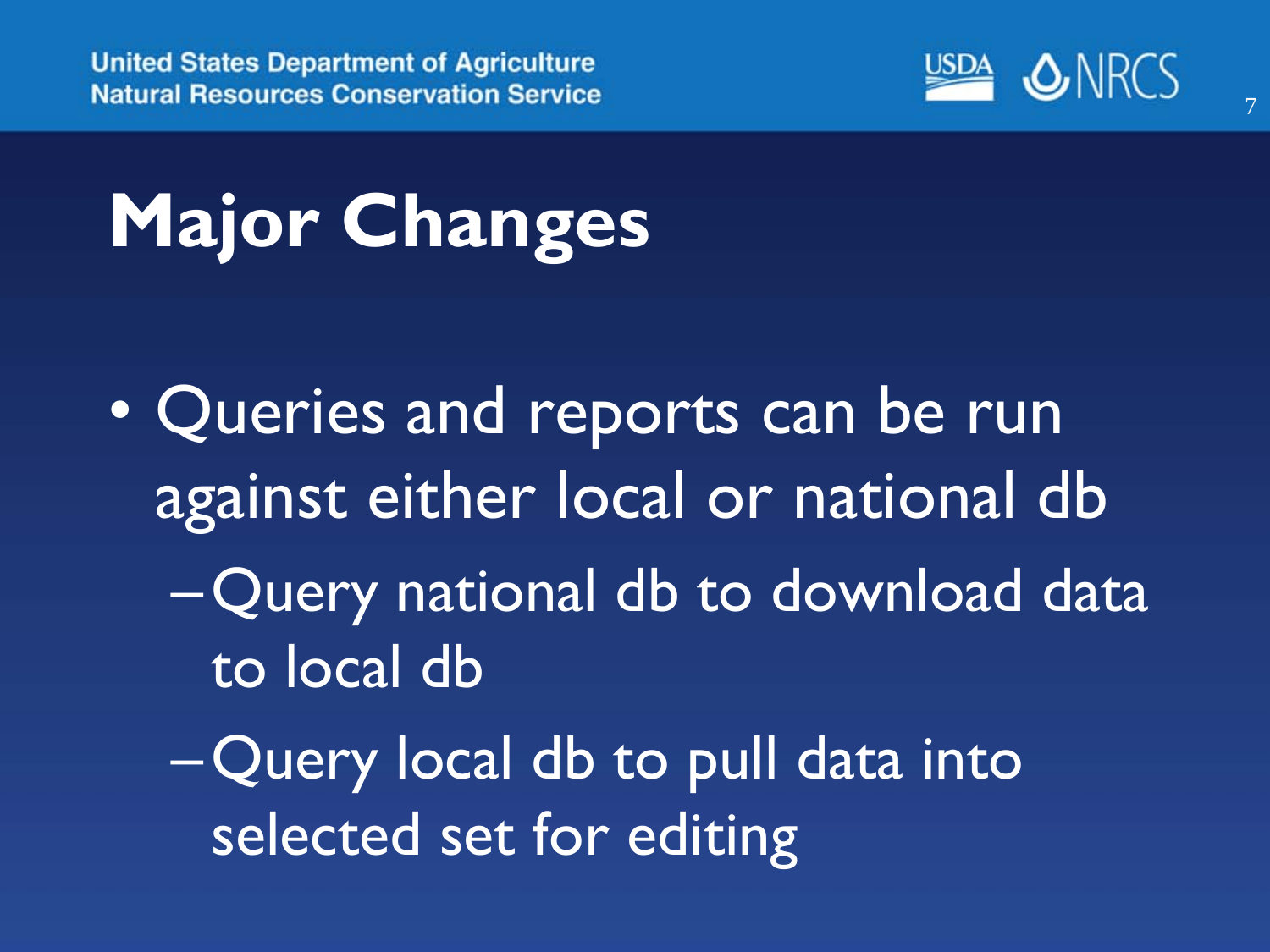

- New Mapunit object
	- –Map units are now separated from Legend to facilitate data management and editing
	- –A single map unit can be linked to multiple legends to facilitate joining
		- Linked via new Legend Mapunit table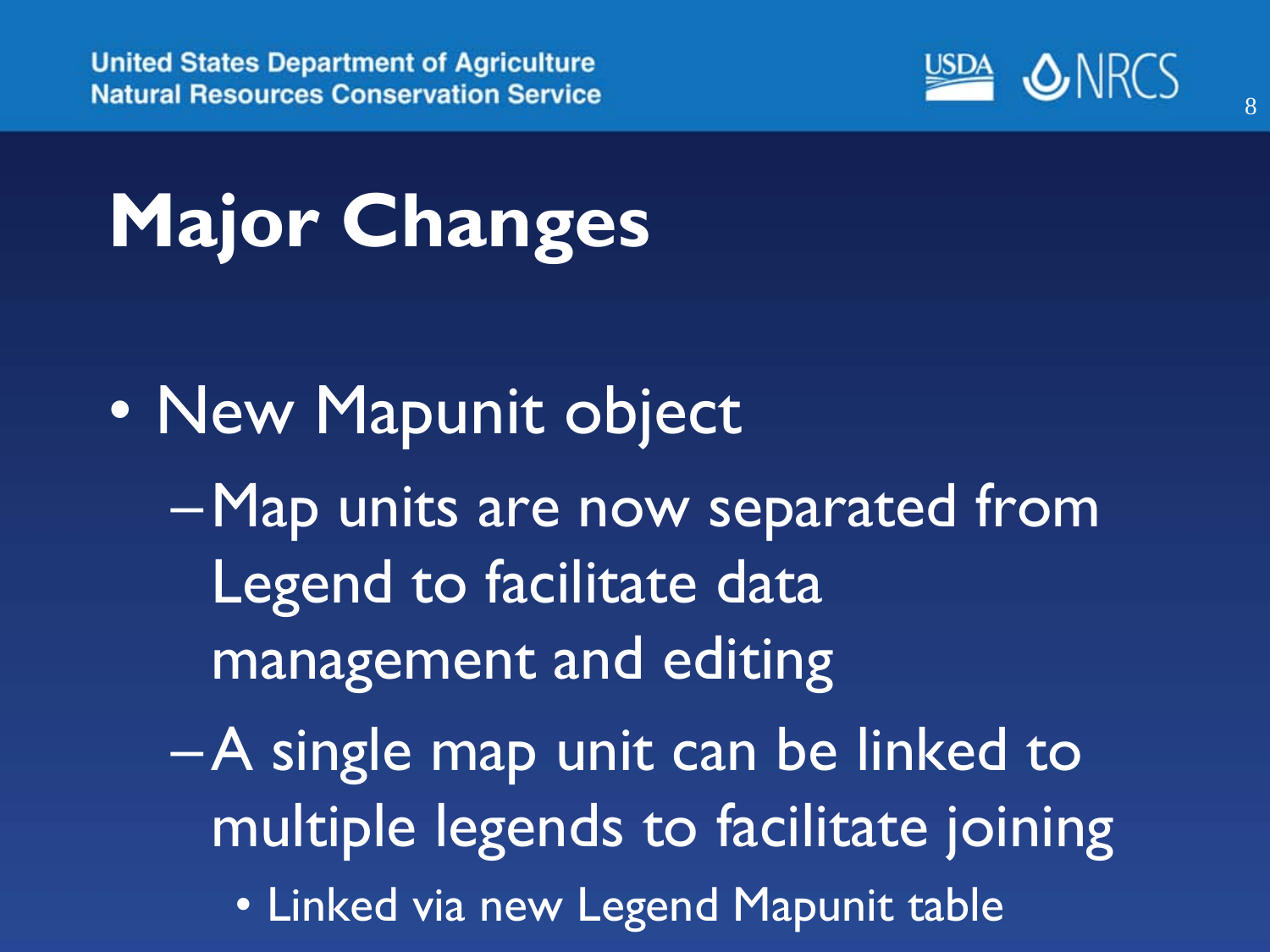**United States Department of Agriculture Natural Resources Conservation Service** 



**BEFORE**

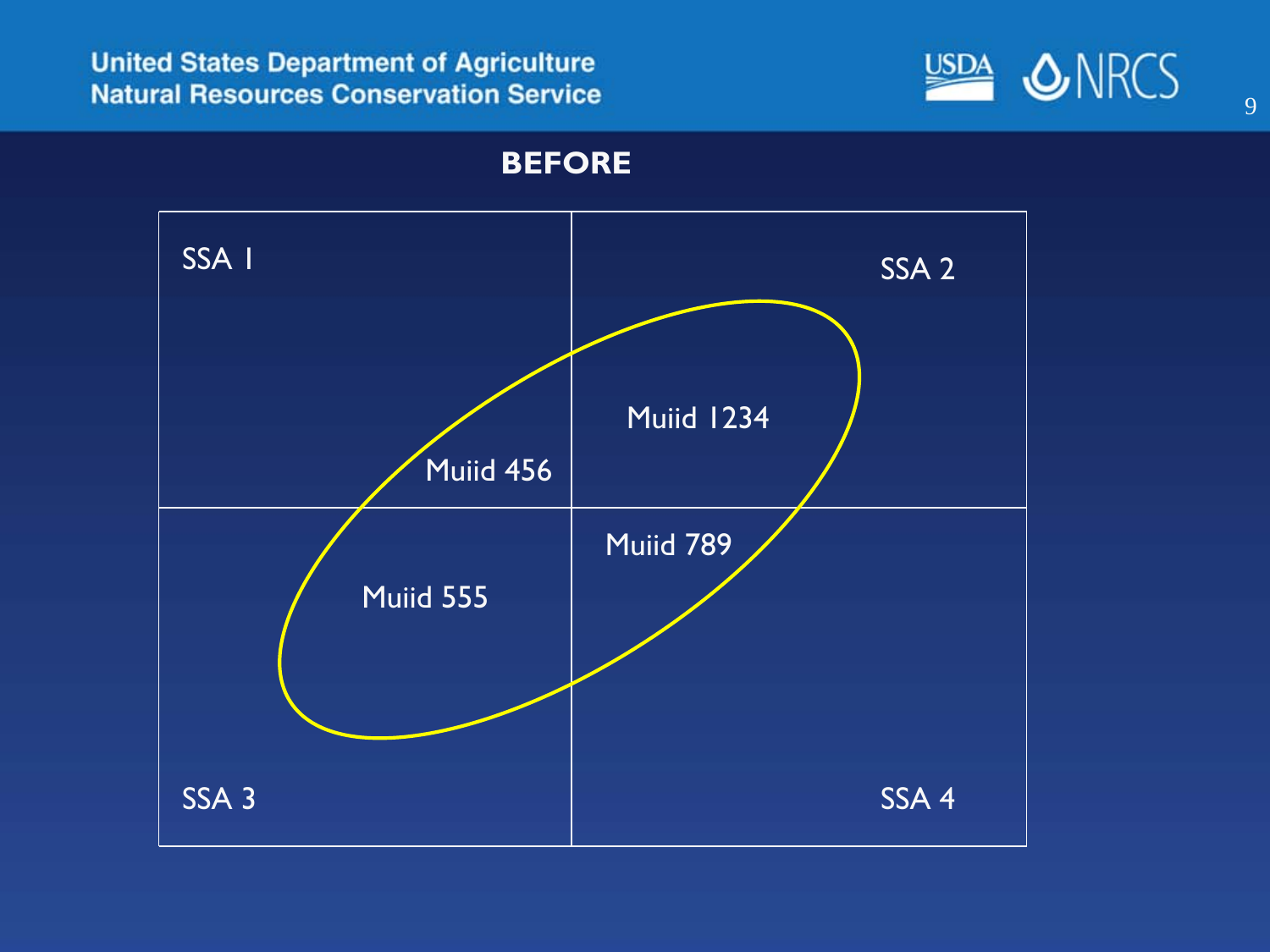**United States Department of Agriculture Natural Resources Conservation Service** 





#### MU 666 is composite map unit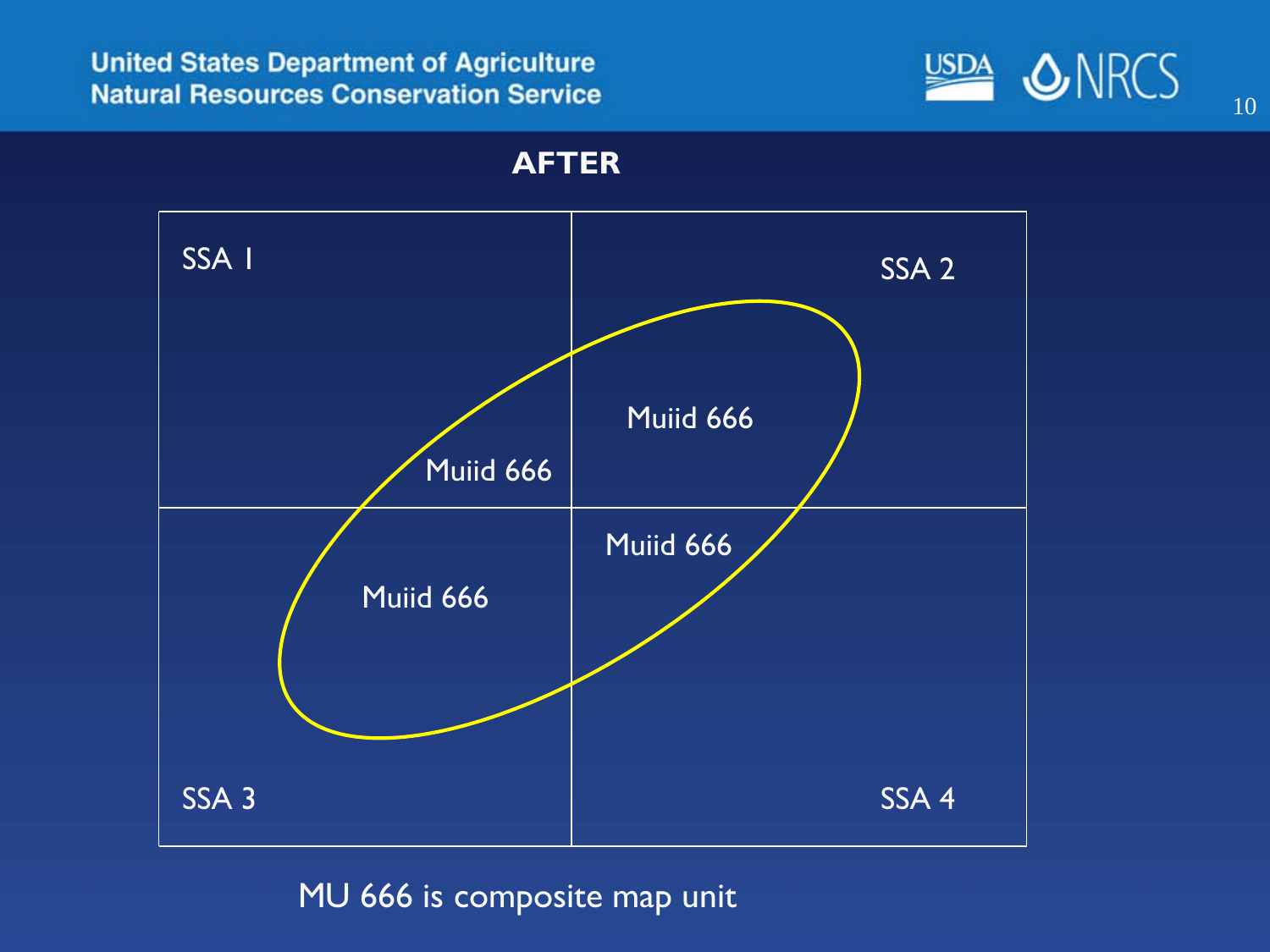

#### **Data ownership**

- New Group established for each MLRA-SSO
	- Ownership of map units in Legends linked to Non-MLRA SSAs, and their rep DMUs have been assigned to these groups
	- Some reassignment along boundaries needed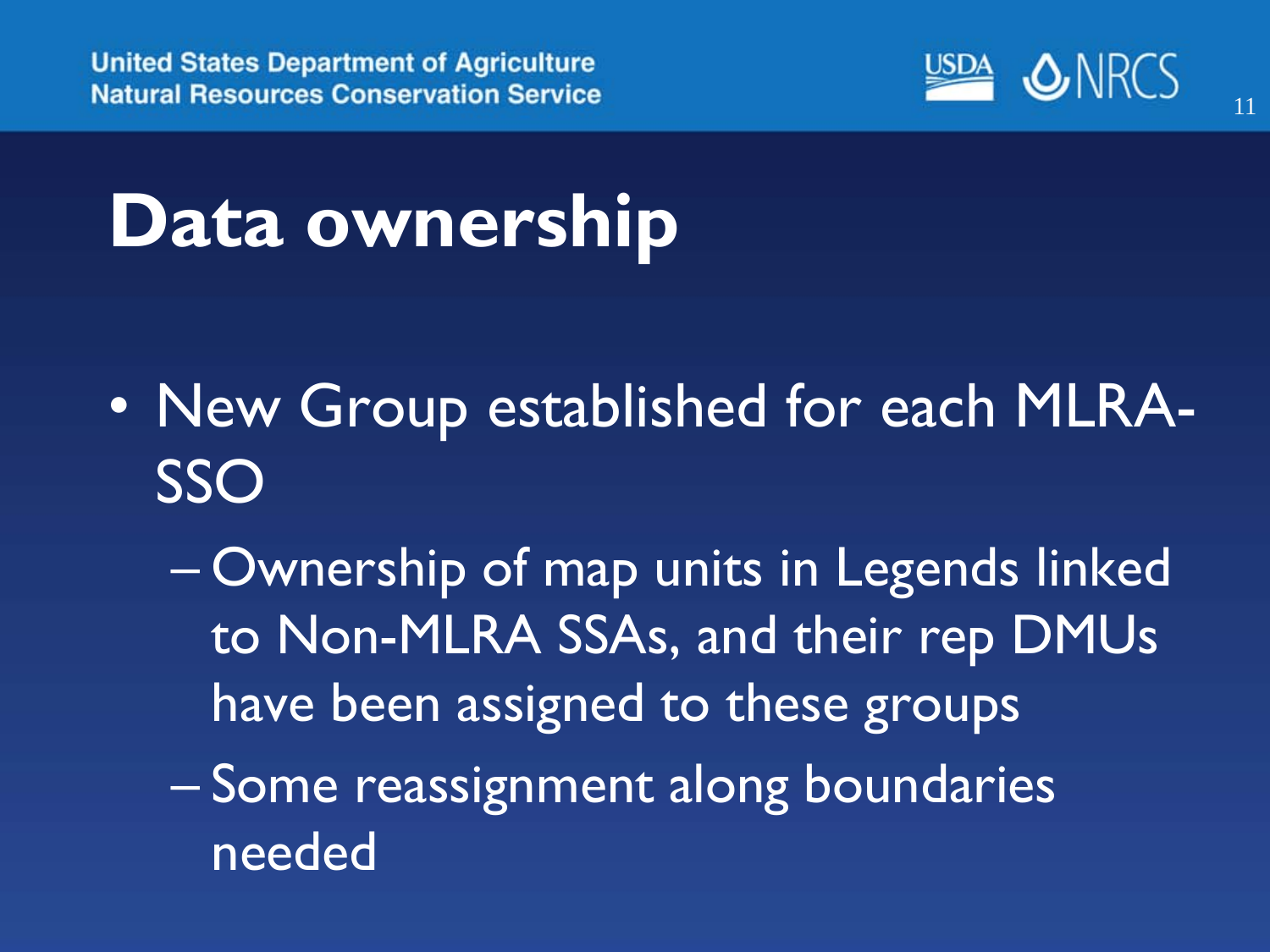

#### **National Mapunit Symbol**

- NASIS assigns a unique national musym to each map unit in the Mapunit table.
	- –Base31 version of Mapunit Record ID
	- Local musym assigned in Legend Mapunit table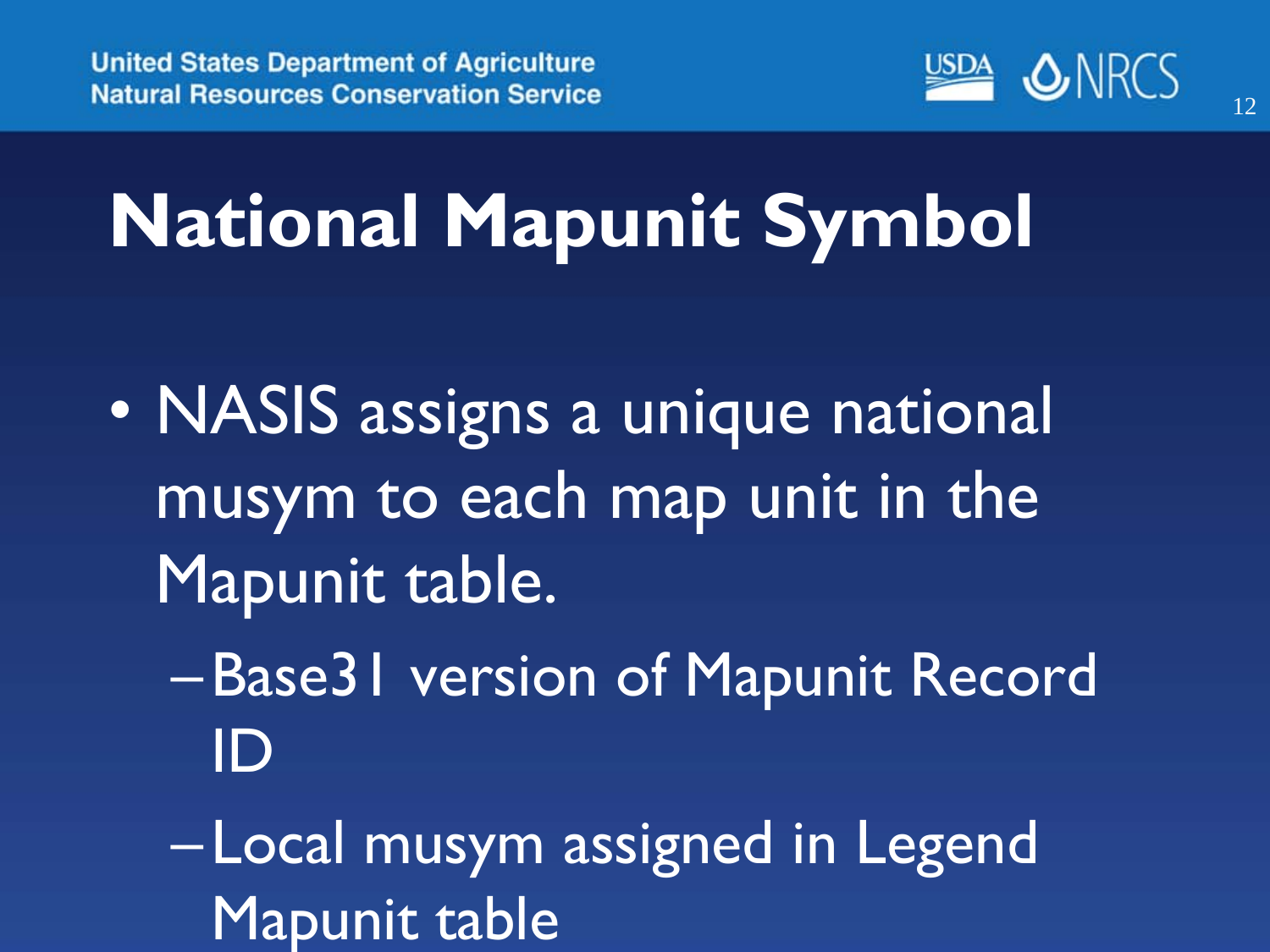

- New Project object
	- –Used for managing 'update' and 'initial' projects
	- –Goals and progress are recorded here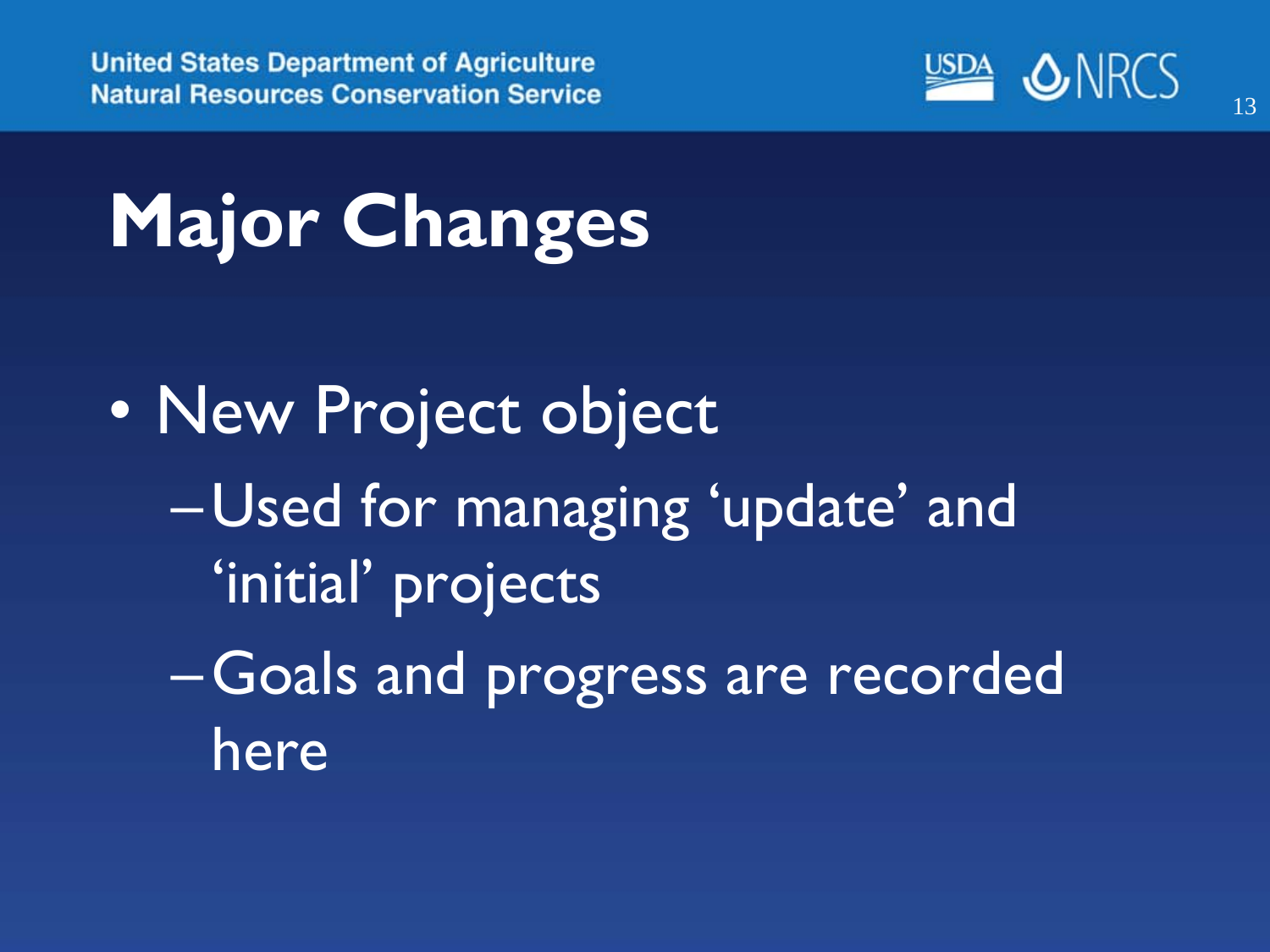

- Project object
	- –A project record was created for each Legend linked to a Non-MLRA Soil Survey Area
	- –Goals and progress data were transferred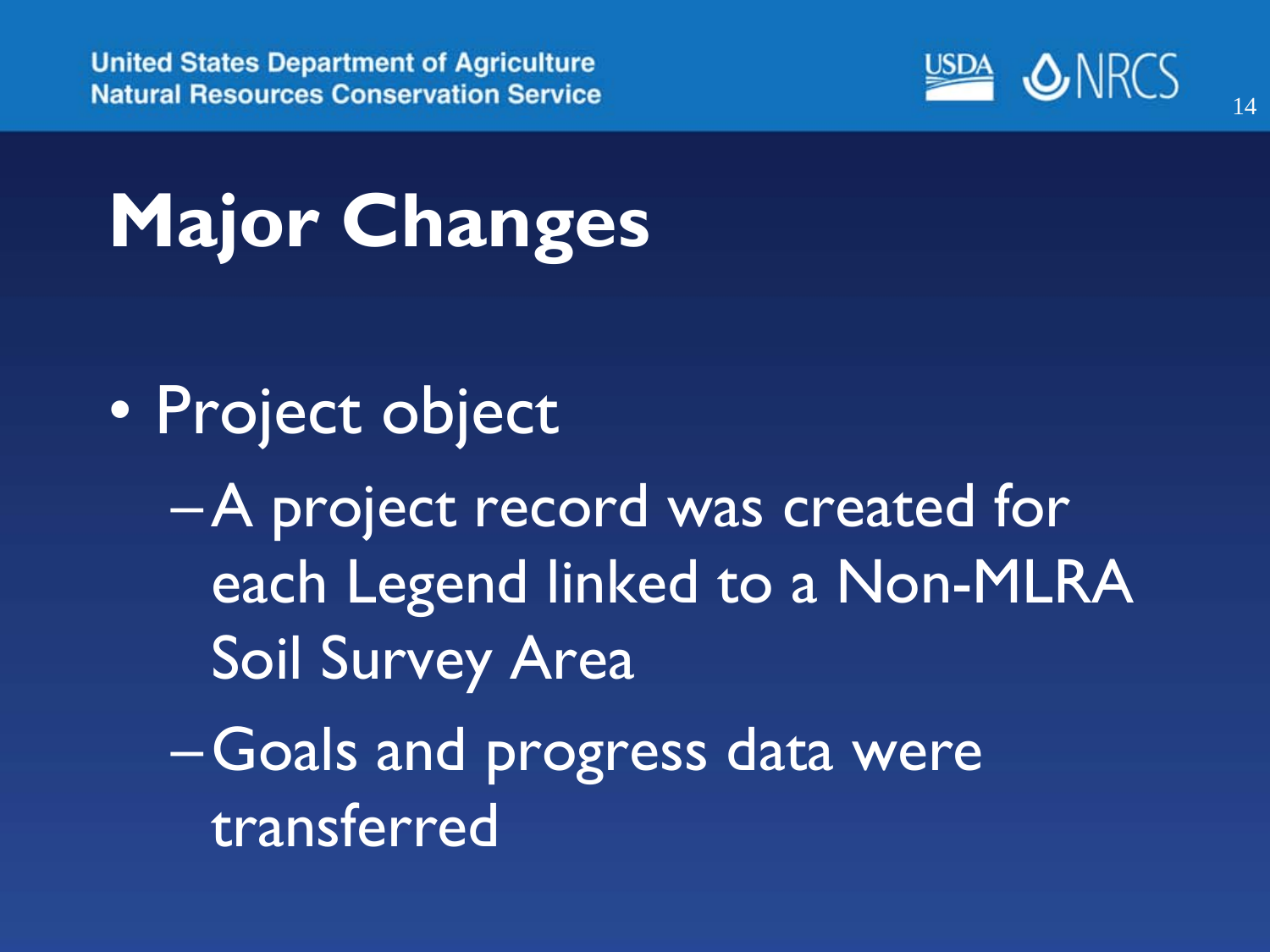

### **Goals and Progress**

- Problem with dates
	- FY in Goals table displayed as year; but stored as full date/time.
	- FY correct in db, but may show wrong in client due to time zone difference
	- –Reports are correct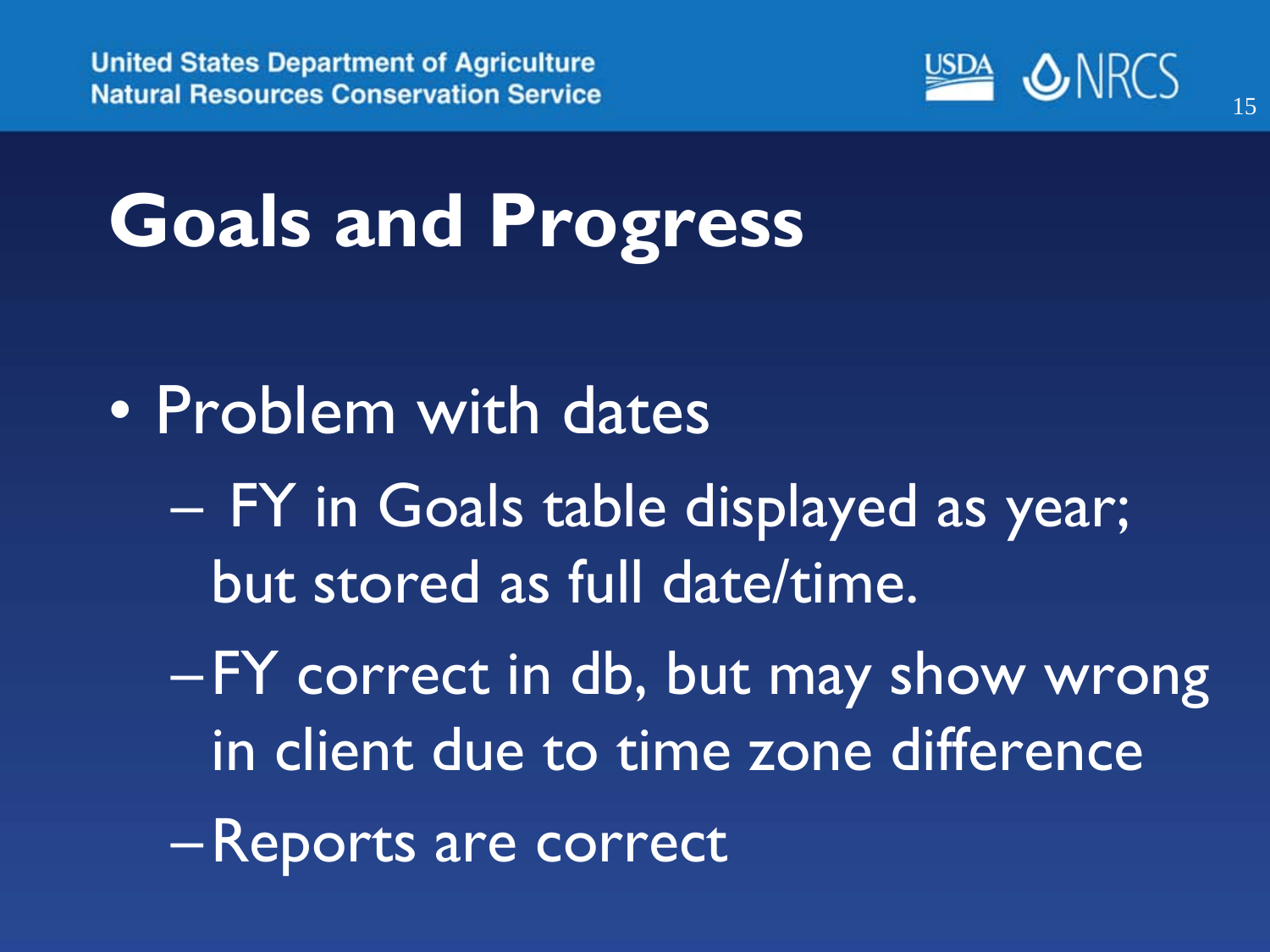

#### **Date fix**

- Will take new release to fix
- For progress, avoid using first and last day of the month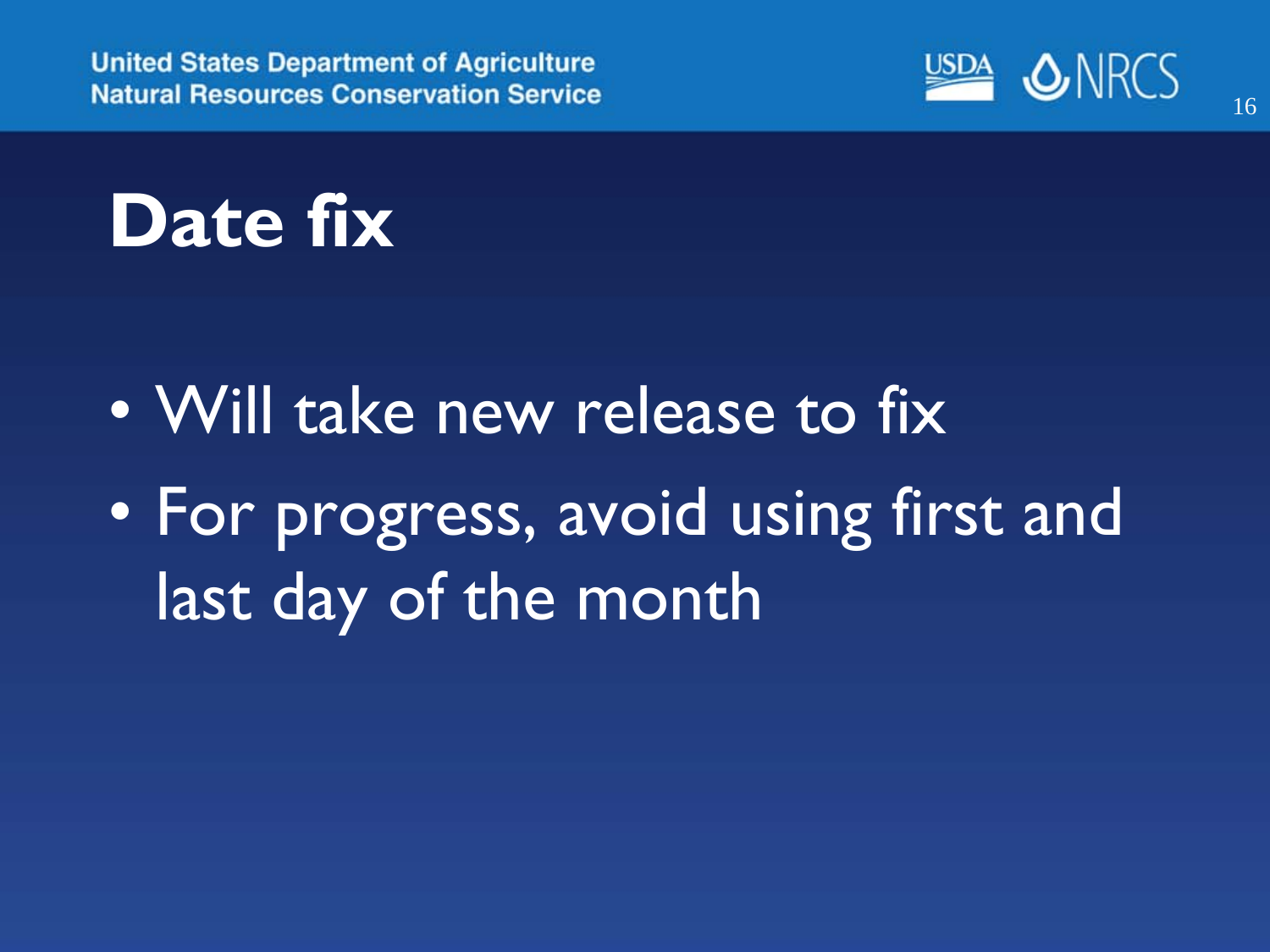

- Project object
	- –A new Project record should be created for each and every update project developed
		- Map units involved in the Project should be listed in the Project Mapunit table
		- Add Milestones, staff, etc. as appropriate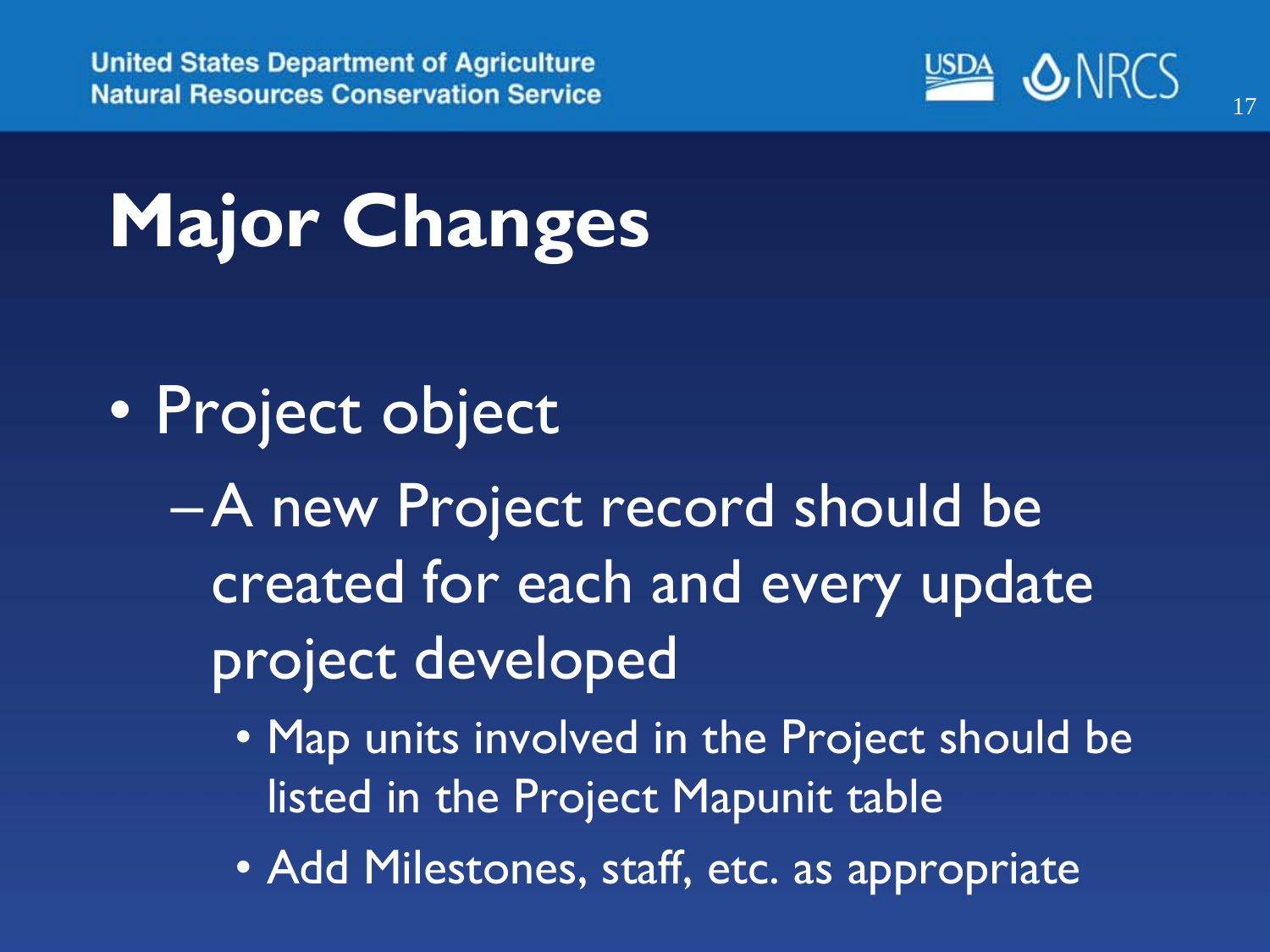

- New Tech Soil Services object
	- –Allows for recording TSS activities performed
		- Who, what, when, where, outcomes, etc.
	- –We can add 'activities' to the choice list as needed
		- Contact Paul Finnell or me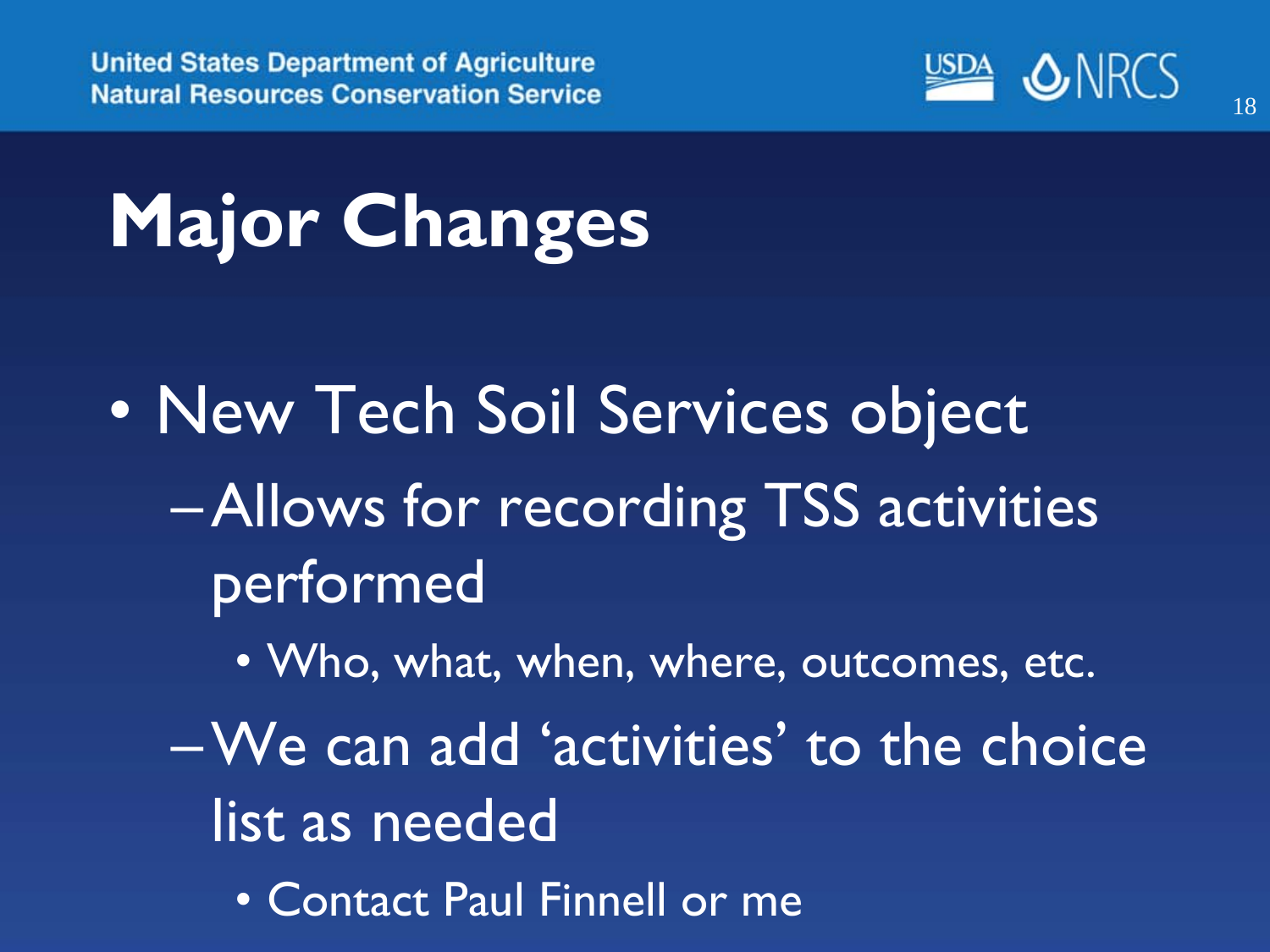

#### **Progress Reports**

- Web Soil Survey Schedule application is discontinued
- Progress and goal reports in NASIS have been updated.
- PRS will pull data as before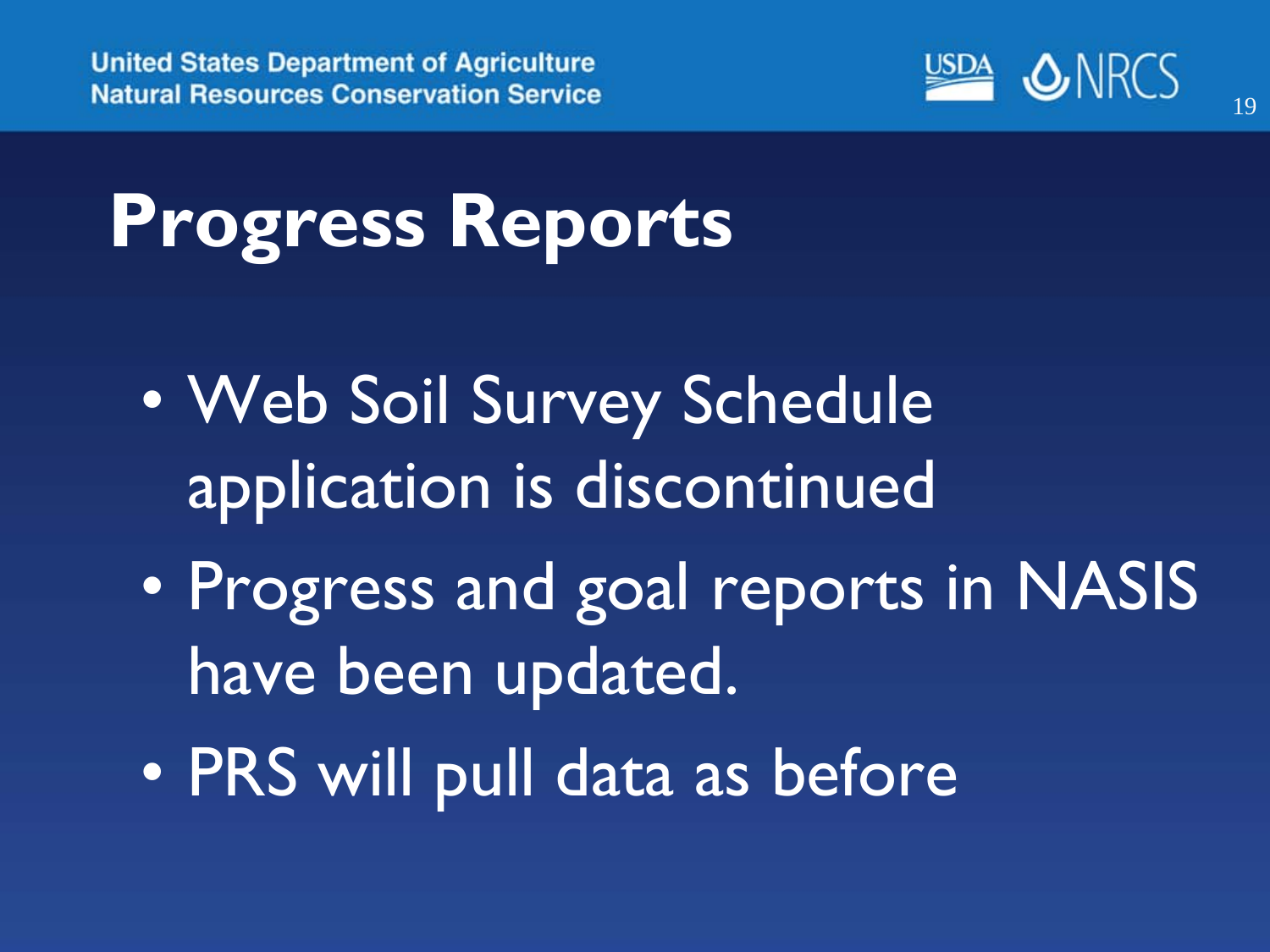**United States Department of Agriculture Natural Resources Conservation Service** 



20

#### **Future Work**

#### • NASIS 6.0.1

–Mainly deals with bug fixes to 6.0.0 – Likely release in few months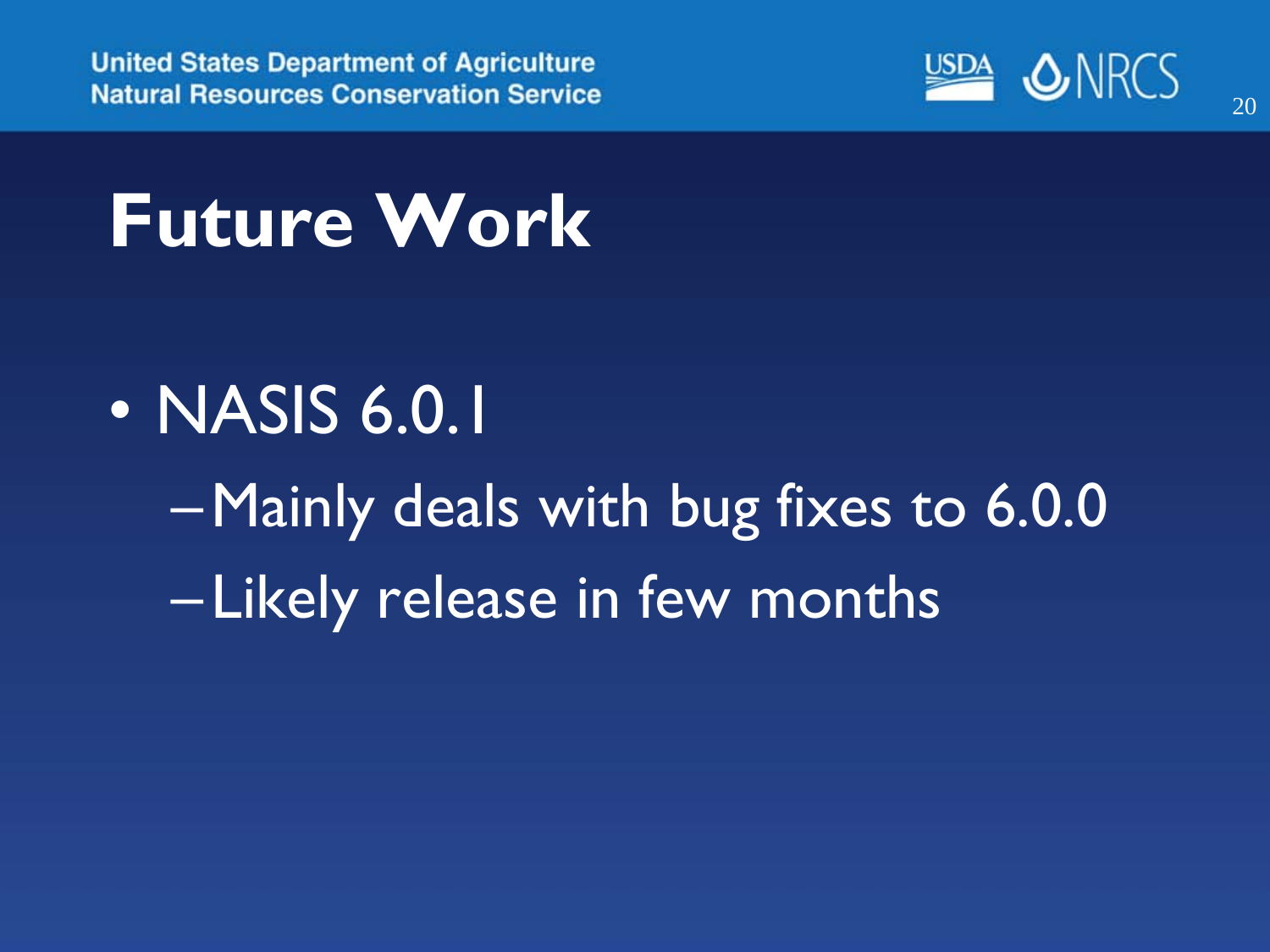

#### **Future Work**

#### • NASIS 6.1

#### – Targeted mainly to point data

- Rapid Carbon Project data
- Dynamic Soil Property data
- Ecological Site Inventory data
- MLRA-SSO characterization data
- Analysis and design underway
- Come to breakout session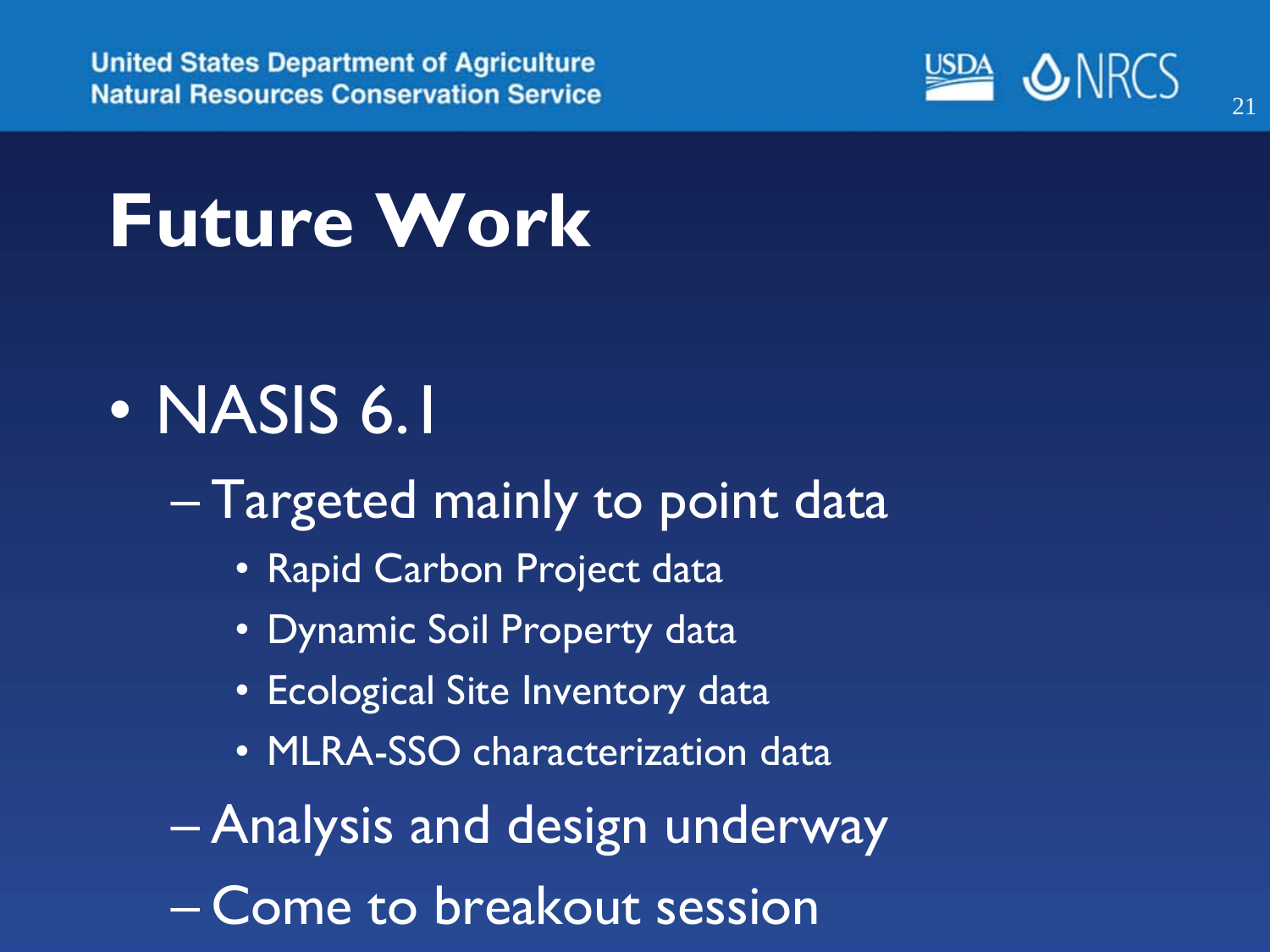

- Version 2.3
	- –Allows for import/export of AOI boundary for reuse
	- –Changes to accommodate NOTCOM map units and gap fill work by DUs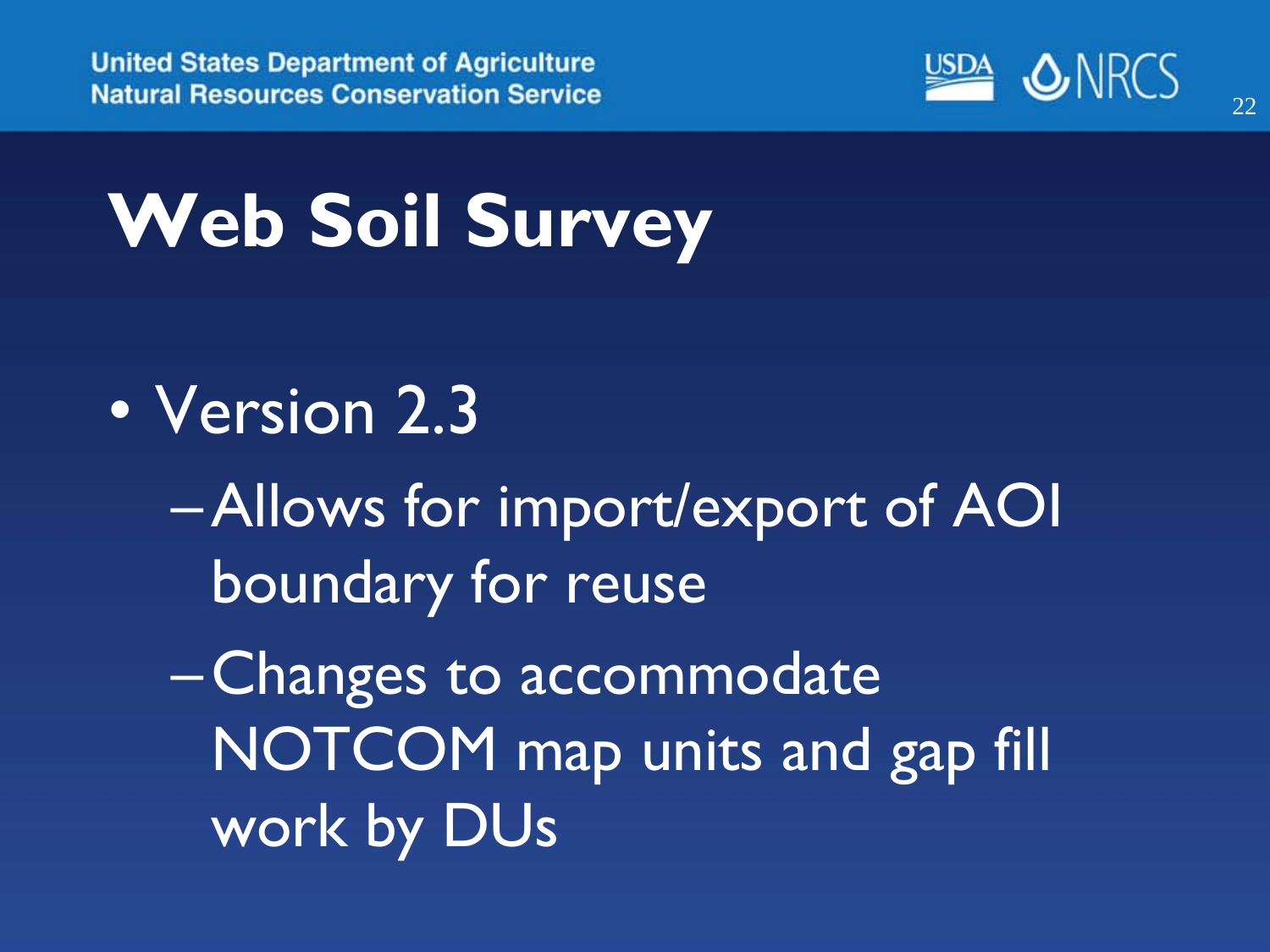

- Version 2.4 (if warranted)
	- Incorporate changes to ESD data structure in ESIS
	- Ingest lat/long coordinates from outside application to define location point/AOI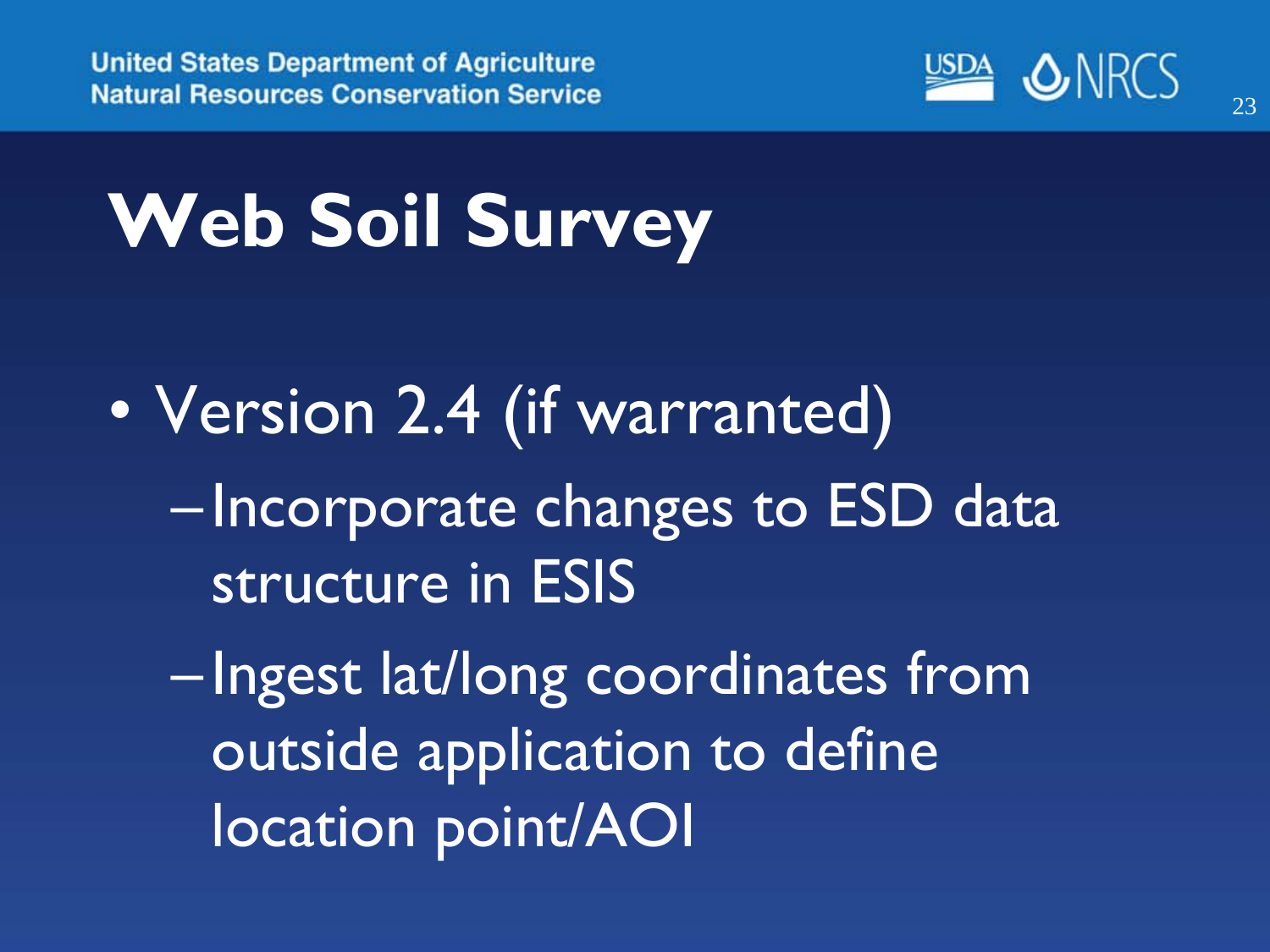

#### • Version 3.0

- –Rework of back-end to reduce dependency on ESRI software
- –Possibly go to third-party for imagery – Google, MS, Bing, etc.
- –Better reliability; easier to maintain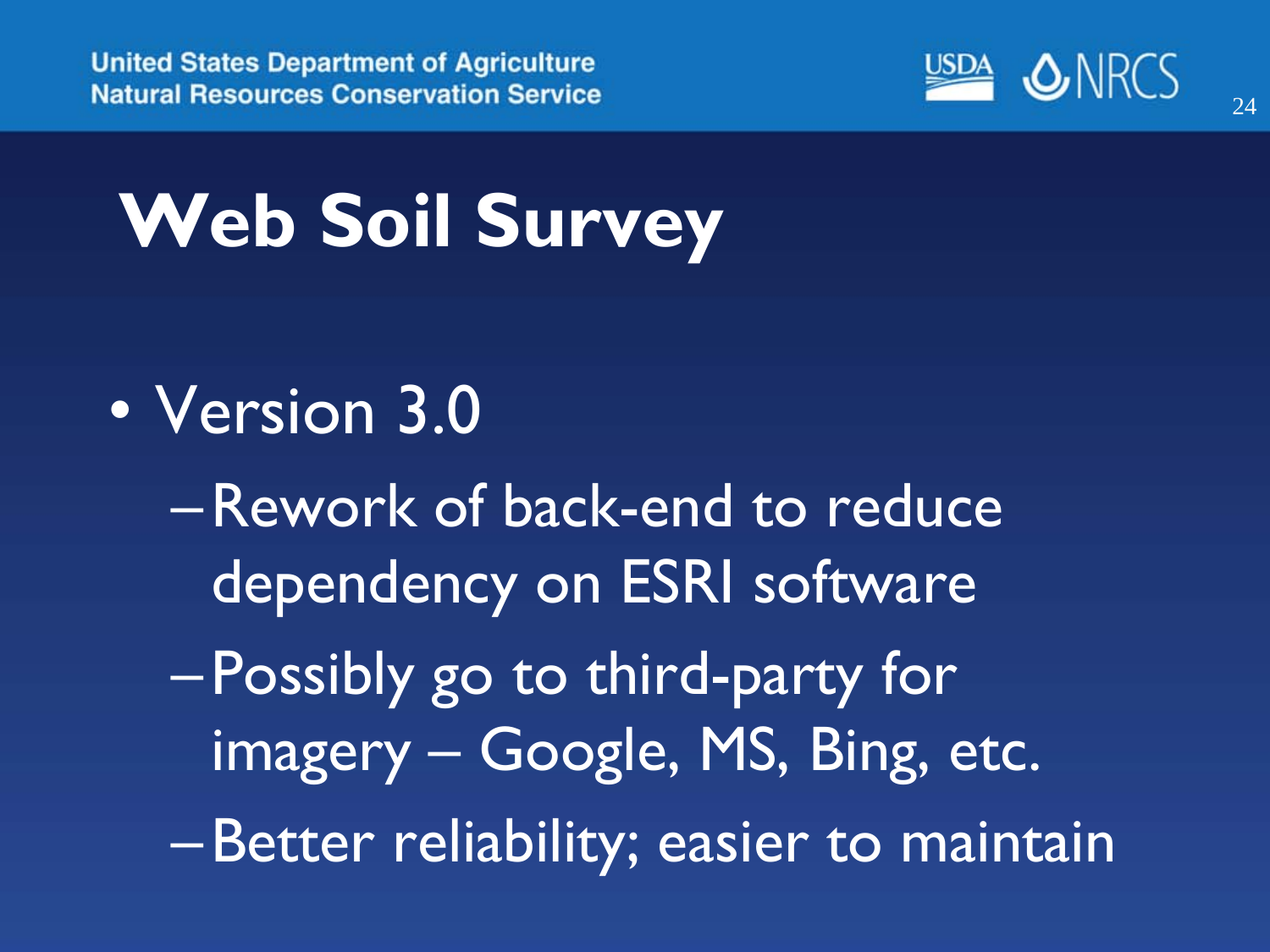

# • WSS 3.0 – SDM report editing –More concurrent users – Larger AOI